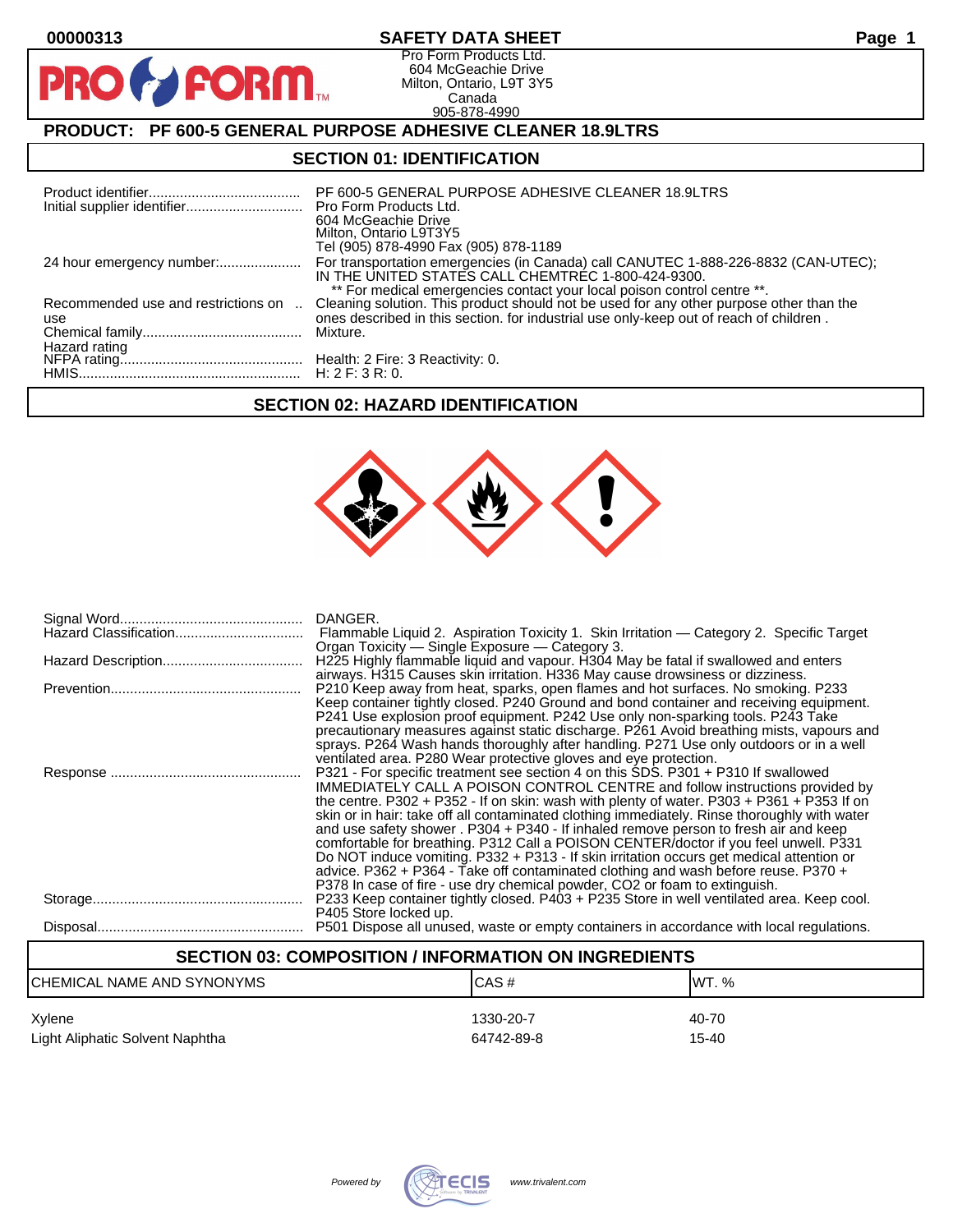### **PRODUCT: PF 600-5 GENERAL PURPOSE ADHESIVE CLEANER 18.9LTRS**

#### **SECTION 04: FIRST-AID MEASURES**

| In case of contact, immediately flush eyes, keeping eyelids open, with plenty of water for at                                                                                                                                                                                                           |
|---------------------------------------------------------------------------------------------------------------------------------------------------------------------------------------------------------------------------------------------------------------------------------------------------------|
| least 15 minutes. Obtain medical attention.<br>Remove all contaminated clothing and immediately wash the exposed areas with copious amounts of water for a minimum of 30 minutes or up to 60 minutes for critical body areas. If                                                                        |
| irritation persists, seek medical attention.<br>If inhaled, remove to fresh air. If not breathing, give artificial respiration. If breathing is                                                                                                                                                         |
| difficult, give oxygen, obtain medical attention.<br>Do not induce vomiting. If ingestion is suspected, contact physician or poison control                                                                                                                                                             |
| center immediately. If spontaneous vomiting occurs have victim lean forward with head<br>down to prevent aspiration of fluid into the lungs. Never give anything by mouth to an<br>unconscious person.                                                                                                  |
| Treat victims symptomatically. See sections 2 and 11. The main hazard from ingestion is aspiration of the liquid into the lungs producing chemical pneumonitis. In the event of an<br>incident involving this product ensure that medical authorities are provided a copy of this<br>safety data sheet. |

### **SECTION 05: FIRE-FIGHTING MEASURES**

Suitable and unsuitable extinguishing ..... "Alcohol" foam, CO2, dry chemical. In cases of larger fires, water spray should be used. Do media not use a solid stream of water. Specific hazards arising from the ............. Oxides of carbon (CO, CO2). hazardous product, such as the nature of any hazardous combustion products<br>Special protective equipment and ............ Firefighter should be equipped with self-contained breathing apparatus and full protective precautions for fire-fighters clothing to protect against potentially toxic and irritating fumes. Cool fire-exposed containers with cold water spray. Heat will cause pressure buildup and may cause explosive rupture. Keep run-off water from entering sewers and other waterways. Dike for water control.

### **SECTION 06: ACCIDENTAL RELEASE MEASURES**

equipment and emergency procedures<br>Methods and materials for containment.

Personal precautions, protective ............ Ventilate area, eliminate all sources of ignition, sound alarm, avoid all skin and eye contact equipment and emergency procedures and avoid breathing vapours. Methods and materials for containment . Dike area to contain the spill, prevent runoff from going into drains, absorb residual material with an inert absorbent, shovel or pump to a properly labelled container and dispose of as a hazardous waste.

#### **SECTION 07: HANDLING AND STORAGE**

| Precautions for safe handling                                   | Avoid all skin contact and ventilate adequately, otherwise wear an appropriate breathing<br>apparatus. Always adopt precautionary measures against build-up of static which may<br>arise from appliances, handling and the containers in which product is packed. Avoid<br>breathing vapours or mist. Ground handling equipment. Handle and open container with<br>care. Employees should wash hands and face before eating or drinking. Keep away from<br>heat, sparks, and open flame. |
|-----------------------------------------------------------------|------------------------------------------------------------------------------------------------------------------------------------------------------------------------------------------------------------------------------------------------------------------------------------------------------------------------------------------------------------------------------------------------------------------------------------------------------------------------------------------|
| Conditions for safe storage, including any<br>incompatibilities | Keep away from heat, sparks, and open flames. Keep container closed when not in use.<br>Store away from oxidizing and reducing materials. Store away from sunlight. Do not store<br>close to fertilizers, seeds and foodstuffs.                                                                                                                                                                                                                                                          |

### **SECTION 08: EXPOSURE CONTROLS / PERSONAL PROTECTION**

| IINGREDIENTS                                                                                                                                                                             | TWA             | <b>ACGIH TLV</b><br><b>STEL</b>                                                                                                                                                                                | <b>OSHA PEL</b><br>IPEL | <b>STEL</b>     | <b>NIOSH</b><br>IREL |
|------------------------------------------------------------------------------------------------------------------------------------------------------------------------------------------|-----------------|----------------------------------------------------------------------------------------------------------------------------------------------------------------------------------------------------------------|-------------------------|-----------------|----------------------|
| Xylene                                                                                                                                                                                   | 50 ppm          | $150$ ppm                                                                                                                                                                                                      | 100 ppm TWA             | Not established | Not established      |
|                                                                                                                                                                                          |                 | CA ON: 100ppm (TWA); 150ppm (STEL)                                                                                                                                                                             |                         |                 |                      |
| Light Aliphatic Solvent<br>Naphtha                                                                                                                                                       | Not established | Not established                                                                                                                                                                                                | Not established         | Not established | Not established      |
| Liquid chemical goggles.<br>Local exhaust ventilation is recommended. Wear an appropriate, properly fitted respirator<br>when contaminant levels exceed the recommended exposure limits. |                 |                                                                                                                                                                                                                |                         |                 |                      |
| Appropriate engineering controls                                                                                                                                                         |                 | Chemical resistant gloves.<br>Wear adequate protective clothes.<br>Safety boots per local regulations.<br>Emergency showers and eye wash stations should be available.<br>Local exhaust at points of emission. |                         |                 |                      |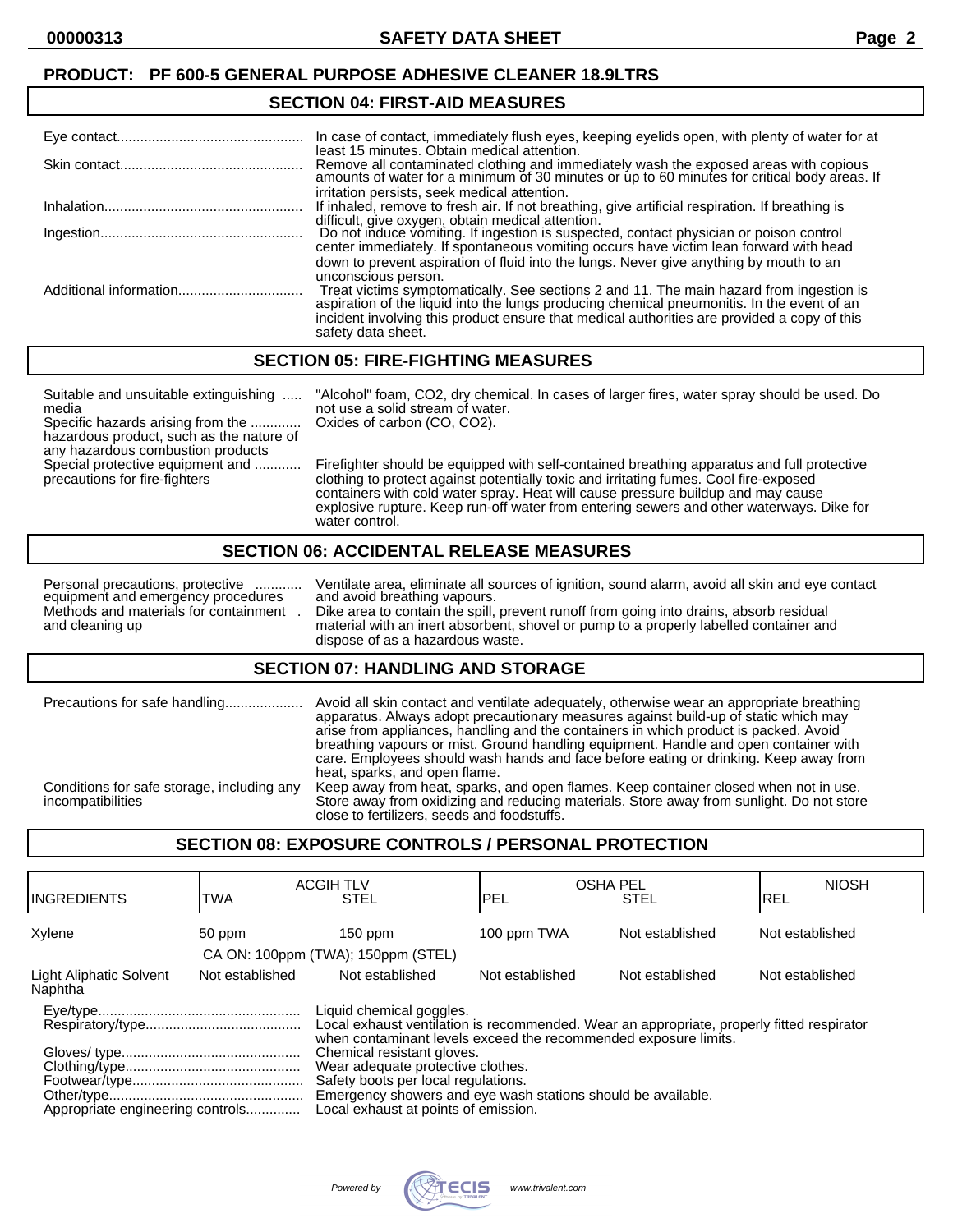# **PRODUCT: PF 600-5 GENERAL PURPOSE ADHESIVE CLEANER 18.9LTRS**

### **SECTION 09: PHYSICAL AND CHEMICAL PROPERTIES**

| Odour<br>Odour threshold (ppm)<br>Vapour pressure (mm Hg)<br>Vapour density (air=1)<br>pH<br>.<br>Relative Density (Specific Gravity)<br>Melting / Freezing point (deg C)<br>Initial boiling point / boiling range (deg C).<br>Evaporation rate.<br>Flammability (solids and gases)<br>Flash point (deg C), method.<br>.<br>Auto ignition temperature (deg C)<br>Upper flammable limit (% vol)<br>Lower flammable limit (% vol)<br>Partition coefficient - n-octanol/water | Liquid.<br>Clear, colourless.<br>Hydrocarbon odour.<br>$1 - 20$ ppm.<br>$< 2.5$ kpa @ 20 $^{\circ}$ C.<br>< 3.9.<br>Not applicable.<br>$6.93$ lb/usq - 0.83 g/mL.<br>No data.<br>Not soluble in water.<br>$118^{\circ}$ C.<br>Not available.<br>Flammable liquid.<br>14°C Closed Cup.<br>$320^{\circ}$ C.<br>7.<br>0.9.<br>Not available.<br>100.<br>819.64 g/L - 6.84 lb/gal. |
|----------------------------------------------------------------------------------------------------------------------------------------------------------------------------------------------------------------------------------------------------------------------------------------------------------------------------------------------------------------------------------------------------------------------------------------------------------------------------|--------------------------------------------------------------------------------------------------------------------------------------------------------------------------------------------------------------------------------------------------------------------------------------------------------------------------------------------------------------------------------|
|                                                                                                                                                                                                                                                                                                                                                                                                                                                                            | Not available.                                                                                                                                                                                                                                                                                                                                                                 |

### **SECTION 10: STABILITY AND REACTIVITY**

| Possibility of hazardous reactions    |
|---------------------------------------|
| Conditions to avoid, including static |
| discharge, shock or vibration         |
|                                       |
| Hazardous decomposition products      |

This is a stable material. Stable at normal temperatures and pressures. Hazardous polymerization will not occur. Keep away from heat.

Strong oxidizing agents. By fire:. Dense black smoke. Oxides of carbon (CO,CO2).

# **SECTION 11: TOXICOLOGICAL INFORMATION**

| <b>INGREDIENTS</b>              | <b>LC50</b>                                                                                                                                                                                                                                                                                                                     |                      | LD50                  |
|---------------------------------|---------------------------------------------------------------------------------------------------------------------------------------------------------------------------------------------------------------------------------------------------------------------------------------------------------------------------------|----------------------|-----------------------|
| Xylene                          |                                                                                                                                                                                                                                                                                                                                 | 6350 ppm 4 hours rat | >3523 mg/kg rat oral  |
| Light Aliphatic Solvent Naphtha |                                                                                                                                                                                                                                                                                                                                 | 3400 ppm 4hr rat     | 3000 mg/kg dermal rat |
| Effects of acute exposure       | Eye contact. Skin contact. Inhalation.<br>May cause moderate to severe eye irritation. Can cause moderate skin irritation, defatting<br>and dermatitis. Excessive inhalation of vapours can cause respiratory irritation, dizziness,<br>headache, vomiting and unconsciousness. Ingestion is not a likely route of exposure. If |                      |                       |
|                                 | ingested, however, this product may be absorbed and result in gastrointestinal irritation,<br>nausea, vomiting, and diarrhea.<br>Breathing high concentrations of vapour may cause anesthetic effects and serious health<br>effects. Prolonged or repeated skin contact may cause drying or cracking of skin.                   |                      |                       |
|                                 | Intentional misuse by deliberately concentrating and inhaling this product may be harmful<br>or fatal.<br>None of the components present in this material at concentrations equal to or greater than<br>0.1% are listed by IARC, NTP, OSHA or ACGIH as a carcinogen.                                                            |                      |                       |
|                                 | High level exposure to Xylene in some animal studies have been reported to cause health<br>effects on the developing embryo/fetus. The relevance of this to humans is not known.                                                                                                                                                |                      |                       |

### **SECTION 12: ECOLOGICAL INFORMATION**

Persistence and degradability...................

Environmental........................................... Do not allow to enter waters, waste water or soil.

### **SECTION 13: DISPOSAL CONSIDERATIONS**

Information on safe handling for disposal . This material and its container must be disposed of as hazardous waste. Avoid release to and methods of disposal, including any the environment. Dispose of waste in accordance wi and methods of disposal, including any the environment. Dispose of waste in accordance with all applicable Federal, contaminated packaging Provincial/State and local regulations. Provincial/State and local regulations.